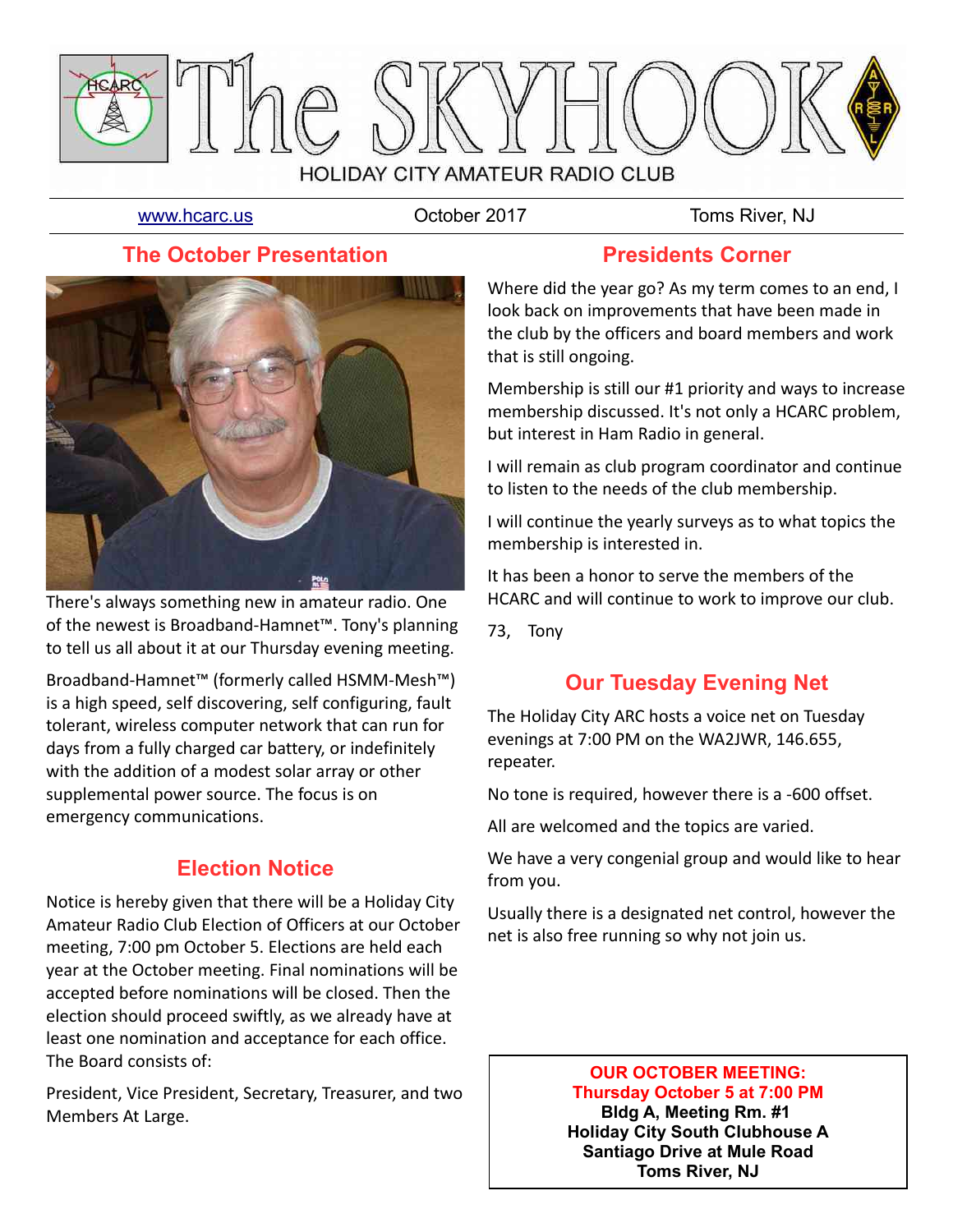# **FCC Amateur Radio License Exams**



The Holiday City ARC holds VE testing (FCC license exams) at the Holiday City South club house located at 139 Santiago Drive (at Mule Rd), Toms River, NJ on the **second Wednesday of each month** at 7:00 PM in room 1 of building A.

The testing is done on a scheduled basis only (no walkins). Two pieces of identification are required and one must be a picture ID such as a driver's license. The fee is \$15.00 by check payable to the American Radio League; cash will also be accepted. If you currently have an amateur radio license, bring the original and a copy. If you have a CSCE from a previous testing session please bring that also.

For registration and to confirm a seat please contact Larry Puccio, K2QDY, at 732 349-2950.

### **Ocean County ARES® News**

October, 2017

The next meeting of Ocean County ARES will be on October 18th at 7:00 PM, Ocean County EOC, Robert J. Miller Airpark, Berkeley Township. For those who ordered ARES shirts, I will have them ready for you to pick up at the meeting. Short sleeve are \$10 and long sleeve are \$15.

I have shirts for the following operators: WB2ALJ, KC2ODQ, KC2UHG, N2RPQ, K2NGX, N3IE, N2QXB and KC2IJR. If you are not going to be at the meeting, please make arrangements to pick up your shirt.

In my usual tradition, I tried to take vacation during hurricane season and sure enough, we had some excitement from at least one. Hurricane Jose (ho-ZAY) stayed several hundred miles off the coast of New Jersey, but caused some exciting flooding in some areas during high tides. Below is a picture I took of a Philadelphia news van making a report at the North Wildwood sea wall along JFK Blvd. The worst conditions were on Tuesday, September 19th at the 8:13 PM high tide when the sea wall was breached multiple times and hundreds of people showed up to

view and film the event. Locals had stated that it was the worst flooding in that area in over 10 years. All of the beach was lost at the 3rd Street Pavilion, but municipal services were hard at work the next day replacing the beach, fencing, etc.



*North Wildwood Sea Wall, September 19, 2017 Photo by WX2NJ*

Meanwhile, Hurricane Maria (ma-REE-ah) was bearing down on Puerto Rico, which was literally destroyed on Wednesday, September 20<sup>th</sup>. All electricity is gone and most, if not all of cell communications is down for Puerto Rico. Amateur Radio communications will be playing an extensive vital role in getting and keeping this area safe for the residents driven from their homes into shelters. Remember, if you want to travel to Puerto Rico to help, you must be registered through the proper authorities. Do NOT attempt to deploy on your own.

73 de WX2NJ Bob Murdock Ocean County Amateur Radio Emergency Service® EC

### **Get-togethers**

Get-togethers are very informal meetings for noon lunch & breakfast. You're welcome to join in. **See the calendar on the last page for times and places.** HC Diner refers to the Holiday City Diner on Mule Rd near Davenport Rd. Lisa's is a restaurant in the little shopping center on Route 37W opposite Mule Rd.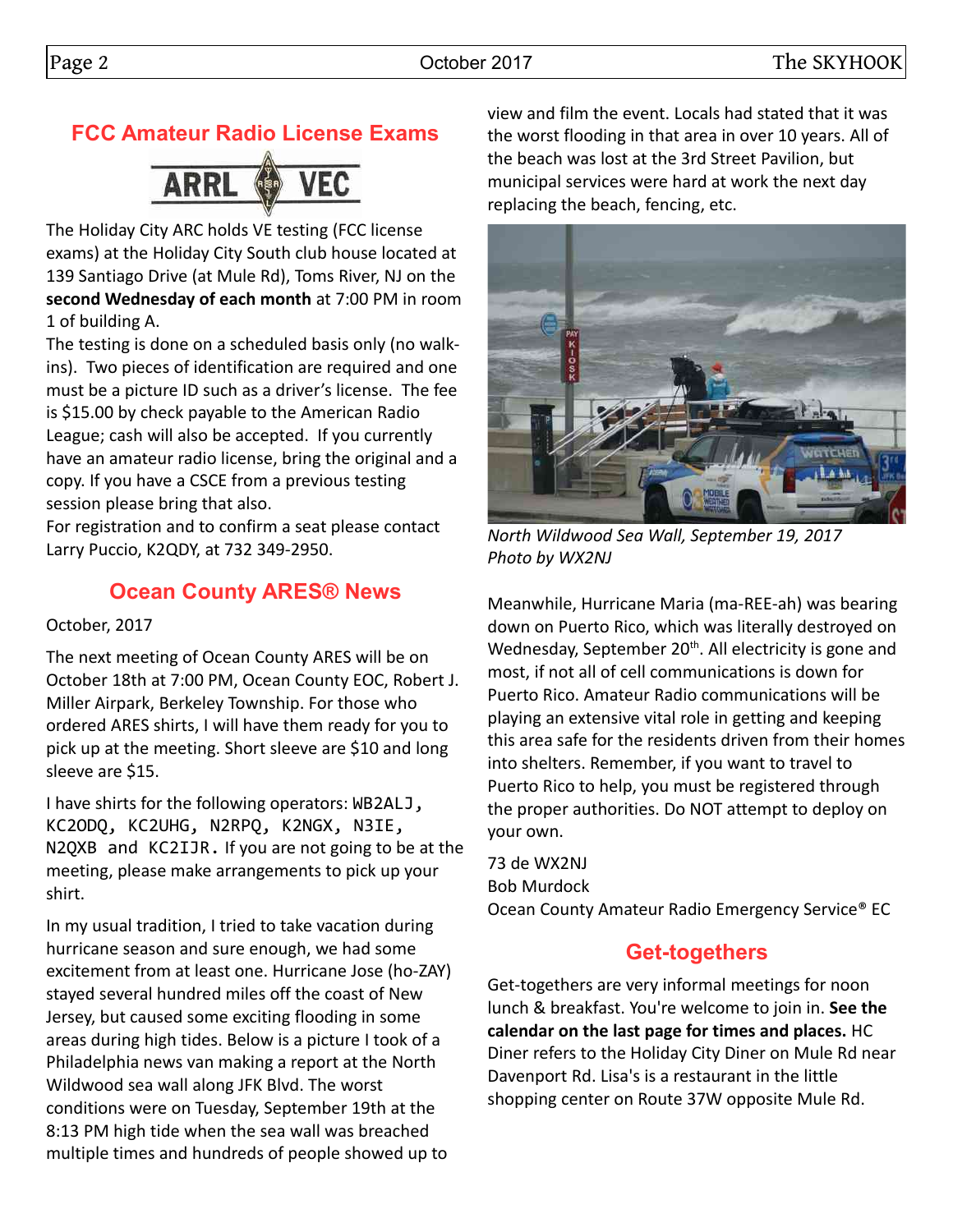# **We Say Happy Birthday To:**

Larry Puccio K2QDY

Kathlen Kozakowski

Harriet LeFevre

Charlotte Militano

### **And Happy Anniversary To:**

Ray & Kathleen Kozakowski

Morton & Elaine Levy

Larry & Janice Loscalzo

Joe & Charlotte Militano

# **Meet Stan Stafiej KB2PD**



*A Meet the Members article by Doug Poray KC2TZC.*

Stan Stafiej has been a member of the Holiday City Amateur Radio Club since 1994. He was a chemist for 35 years involved in various aspects of research, development, production, safety, and governmental regulations. Stan retired from the Toms River Chemical Co. in 1991.

Stan was first licensed in 1961, holds an Extra Class License, and uses the call sign KB2PD.

He uses a Yaesu FT-900 transceiver with a Yaesu FL-7000 amplifier (500 watts) for HF operation. Stan's antenna complement consists of a 3 element Yagi for 10, 15, and 20 meters with a rotatable dipole for 12 and 17 meters. The rotatable dipole is mounted on the boom of the Yagi.

[Continued on page 4]

### **[Our VE Crew](mailto:lpuccio1@comcast.net?subject=VE)**

Larry [K2QDY](mailto:lpuccio1@comcast.net) (Liaison) 732-349-2950, Urb [W1UL,](mailto:urb@W1UL.com) John [KQ4WR,](mailto:kq4wr@arrl.net) Stan [KB2PD,](mailto:kb2pd@hotmail.com) Steve [N2WLH,](mailto:n2wlh@yahoo.com) Murray [KD2IN,](mailto:murraykd2in@comcast.net) Paul [N2QXB,](mailto:n2qxb@juno.com) Larry [WA2VLR,](mailto:lloscalz@optonline.net) Tony [KD2GSO.](mailto:tonyk613@comcast.net) *License exams are given by appointment at 7pm on the second Wednesday of each month at Holiday City South Clubhouse, Bldg A, which is at the corner of Mule Rd. and Santiago Dr. Call Larry Puccio, K2QDY, at 732-349-2950 for information. Directions: From either Route 37 W or Davenport Road, take Mule Road to Santiago Drive. Turn into the parking lot from Santiago Drive, and park near the pool. Enter the building nearest the intersection.*

#### **CLUB COMMITTEES**

| Refreshments:       | John Rogers & Tony Kuzinski |                             |
|---------------------|-----------------------------|-----------------------------|
| Webmaster:          |                             | Steve N2WLH N2WLH@yahoo.com |
| Publicity:          | Paul N2QXB                  | 732-279-3911                |
| Programs:           | Tony <b>KD2GSO</b>          | 732-930-5779                |
| Sunshine:           | Dave WA2DJN                 | WA2DJN3@verizon.net         |
| Field Day:          | Larry <b>K2QDY</b>          | 732-349-2950                |
| <b>VE Sessions:</b> | Larry <b>K2ODY</b>          | 732-349-2950                |
| Membership:         | Doug <b>KC2TZC</b>          | 732-928-2316                |
|                     |                             |                             |

#### **Holiday City Amateur Radio Club Toms River, New Jersey**

|                        | Web Site www.hcarc.us |                                |                     |  |  |
|------------------------|-----------------------|--------------------------------|---------------------|--|--|
| President              | Tony Kuzinski         | KD <sub>2</sub> GSO            | 732-930-5779        |  |  |
| Vice President         | Paul Hansen           | N <sub>2</sub> Q <sub>XB</sub> | 732-279-3911        |  |  |
| Treasurer              | Larry Puccio          | <b>K2QDY</b>                   | 732-349-2950        |  |  |
| Secretary              | Marge Penn            | <b>KD2LNT</b>                  | 732-736-0115        |  |  |
| <b>Executive Board</b> | Doug Poray            | <b>KC2TZC</b>                  | 732-928-2316        |  |  |
| <b>Executive Board</b> | John Roberts          | KQ4WR                          | 732-350-1162 ext 33 |  |  |
| <b>W2HC Trustee</b>    | Larry Puccio          | <b>K2QDY</b>                   | 732-349-2950        |  |  |
|                        |                       |                                |                     |  |  |

Membership is open to all interested persons. Ham license is not required. Dues are \$25.00 per year, payable Jan 1<sup>st</sup>. Members joining during the year will have the dues prorated. Family membership \$30.00 per family. ----------------------------------------------------------

Meetings are held on the first Thursday of every month, at 7:00 pm. Location: Meeting Room #1 in the Holiday City South Clubhouse. Directions: From either Route 37 W or Davenport Road, take Mule Road to Santiago Drive. Turn into the parking lot from Santiago Drive and park near the pool. Enter the building nearest the street corner.-

The SKYHOOK is published monthly as the HCARC's official newsletter. Editor and Publisher:

John Roberts [KQ4WR](mailto:kq4wr@arrl.net) 7 Lincoln Ct. Whiting, NJ 08759-1505 e-mail [KQ4WR@arrl.net](mailto:KQ4WR@arrl.net) 732 350-1162 ext 33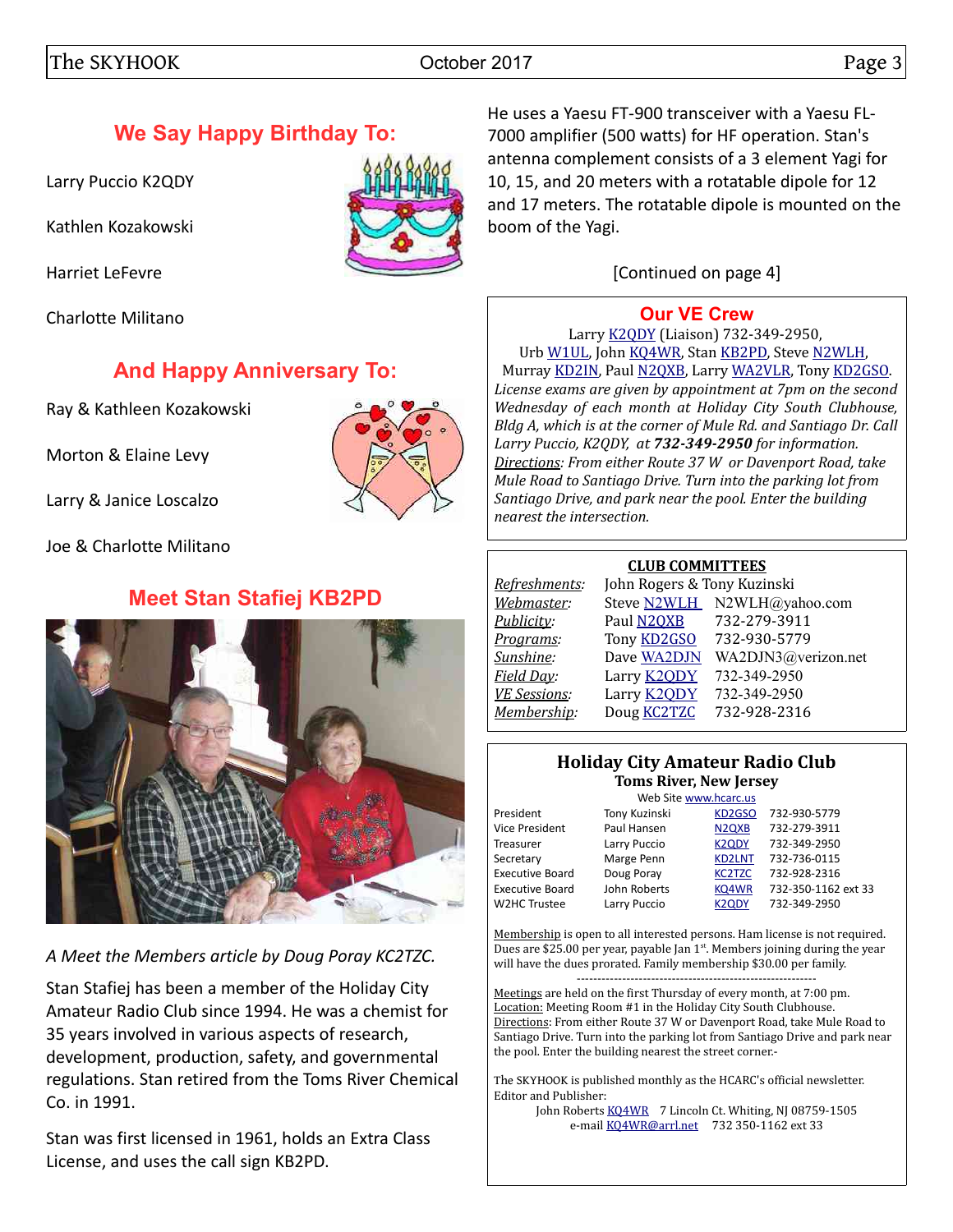#### [Meet Stan Stafiej, continued]

For 160, 80, 40, and 30 meters he uses a quarter wave sloper fed at the high end of the tower. He enjoys all of the HF bands picking those available dependent on the solar activity.

Stan has assembled many Heathkits including his first transmitter, the DX60. He has also built an electronic keyer and a short wave converter with instructions from QST articles.

He became interested in amateur radio by listening to short wave broadcasts from Voice of America, the BBC, and Deutsche Welle. By listening to these broadcasts he discovered ham radio operators and wanted to join them.

Stan's most memorable amateur experience was the first visit to his home of a foreign ham, PY2AC, together with his wife, daughter, and granddaughter. Other interests enjoyed by him include family genealogy and trying to learn selected foreign languages.

His travels have included spending two weeks with ZL2RK in New Zealand and three weeks with VK amateurs in Australia. These visits were the results of developing warm friendships through ham radio.

We all enjoy talking to Stan at our meetings and especially enjoy hearing about his experiences contacting hams in different countries.

# **From Frog Legs To Batteries**

#### By Bob Buus, W2OD

Our story begins with an Italian Medical Doctor and Surgeon named Luigi Galvani (1737-1798) who lectured at the University of Bologna. In 1780, Galvani noticed that a dead frog would twitch as if alive when "zapped" with a static discharge. He hypothesized that electricity might be what causes life and movement and called it "animal electricity". For the rest of his life, he conducted many experiments to learn more about animal electricity. By 1790, he published results of experiments conducted on a pair of dead frogs legs suspended on a brass hook with an iron wire connected to the brass hook. He found that if he touched the other end of the iron wire to the other extremity of the frog's leg, the leg muscle would

contract and the leg move upward.

Alessandro Volta (1745-1827), a contemporary friend (and later rival) of Galvani, taught Physics at the University of Pavia. Volta repeated Galvani's experiments and got the same results proving the existence of animal electricity. However, as Volta thought about the experiments in more detail, he concluded that the movement was not caused by animal electricity but was instead the result of the dissimilar metals inserted into the frog muscle causing the electric current to flow.

The argument over animal electricity raged for years but in 1799 (a year after Galvani's death), Volta demonstrated what he called a Galvanic cell which was a wine glass filled with salt water and containing a copper electrode separated from a zinc electrode. Each electrode had an iron wire attached and the other end of the iron wires went to opposite ends of a frog's leg and caused the muscle to contract just like the animal electricity experiments conducted earlier by Galvani. In this case the electricity came from the Galvanic cell and was not internal to the frog's leg.

In 1800, Volta further improved on the Galvanic cell by making a "dry" version with a copper plate separated from a zinc plate with a blotter paper soaked in brine (or a weak acid). This Galvanic cell (later also called a Voltaic cell) was the first source of continuous (rather than static) electricity.

Volta went on to stack several of these new Galvanic cells in a pile to enhance the "force" (we now call it voltage) of the pile. The Voltaic pile served as a very versatile source of electricity with the available power proportional to the size of the metal plates and the force or voltage determined by the number of plates stacked in the pile. Recalling that Ben Franklin called a collection of Leyden jars a "battery", it wasn't long before a Voltaic pile was referred to as a battery. In fact, we often incorrectly refer AA, C, and D dry cells as "batteries" but technically a battery is a collection of cells. So we have 6, 9, and 12 volt batteries but the 1.5 volt dry cell is a Galvanic or Voltaic cell and not a battery.

After his death, Galvani was honored by having the galvanometer named after him as well as galvanizing of steel. The author Mary Shelly heard a lecture about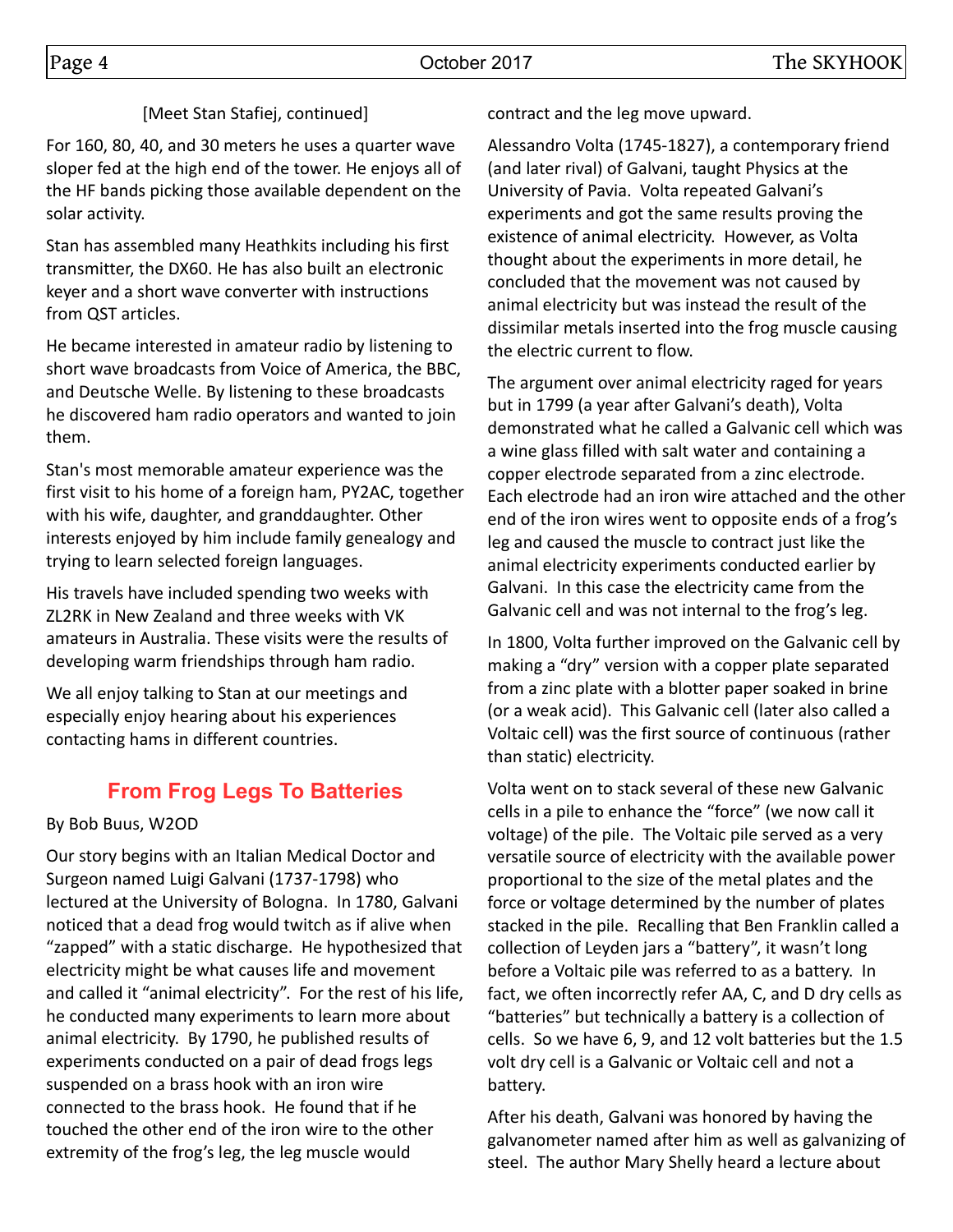Galvani's work shortly before she wrote the novel "Frankenstein". The Voltaic pile or battery was used by many experimenters in the  $19<sup>th</sup>$  century to make major discoveries about electricity. Volta is honored for his discoveries by having the unit of electromotive force, the Volt, being named after him. So now you know.

# **A Correction**

Russ WA2VQV noticed that in the September 2017 issue, I confused the FOC with FISTS.

FOC (First Class operators Club) was founded in 1938, is 79 years old, and requires that you can send & receive at least at 25 WPM. You must work some FOC members and then be nominated to join. Check it out in Wikipedia on-line. Russ, WA2VQV qualifies, but is not a member.

FISTS, "The International Morse Preservation Society", is only 30 years old, and the only requirement to join is an interest in sending & receiving Morse code.

To join. you do not need to be nominated, although many are. WA2VQV has been a member of FISTS since 1997.

Thank you, Russ.

I hereby apologize and stand corrected.

John Roberts KQ4WR, Editor.

# **Cathodes And Anodes**

When thinking of vacuum tubes, the cathode is the negative voltage element and the anode is the positive one, but in a battery (oops, I should say "cell"), the cathode is positive, and the anode is negative. How can this be?

It a matter of definition. By definition, the part that emits electrons to the other element is the cathode, and the one that receives the electrons is the anode.

Within a cell, the current of electrons goes from the cathode to the anode. Because electrons are bits of negative charge, that makes the anode negative, and the cathode positive. But in a load, electrons are attracted by the positive voltage applied to the anode, and repelled by the negative voltage applied to cathode. Like people, a positive attitude is attractive.

# **Some History Of Marconi In NJ**

*by Marconi Chapter 138 QCWA (Quarter Century Wireless Association*

*This article was written years ago, and is presented here as received, without updates other than format.*

The New Jersey area is rich in the history and the pioneering work of radio communications. Early radio can be said to have been developed, refined, and manufactured in this area. Pioneers such as Bell, Edison, Tesla, Marconi, Fessenden, De Forest, Armstrong, Sarnoff, and a host of others worked and lived in the area.

Of particular interest is Guglielmo Marconi. He experimented and manufactured early transoceanic and ship-to-shore equipment in the New Jersey area. Many of the Marconi Chapter 138 members were directly impacted by Marconi, and some participated in his early work. It was felt that Marconi most closely represented the QCWA chapter membership and it would be a fitting tribute to name the chapter after him.

### **1. Twin Lights at Highlands, NJ, USA (1899-1907)**

On the 21st of September 1899, Marconi arrived in New York. He arrived to a wild reception and was obligated to answer hundreds of questions from the reporters who crowded the quayway to meet him and who waited for him at his hotel.

The directors of the New York Herald hoped that commissioning Marconi's services would generate great public excitement for the upcoming America's Cup race. With scientific interest in wireless, and curiosity about Marconi to add to the sporting enthusiasm, the Herald hoped for first-class publicity.

But, the event was upstaged by the triumphant return home from the Philippines of Admiral Dewey, the victor of Manila, who was to be given a hero's welcome by New York after his successes in the war against Spain.

The yacht races were postponed so that they would not interfere with the patriotic demonstrations, and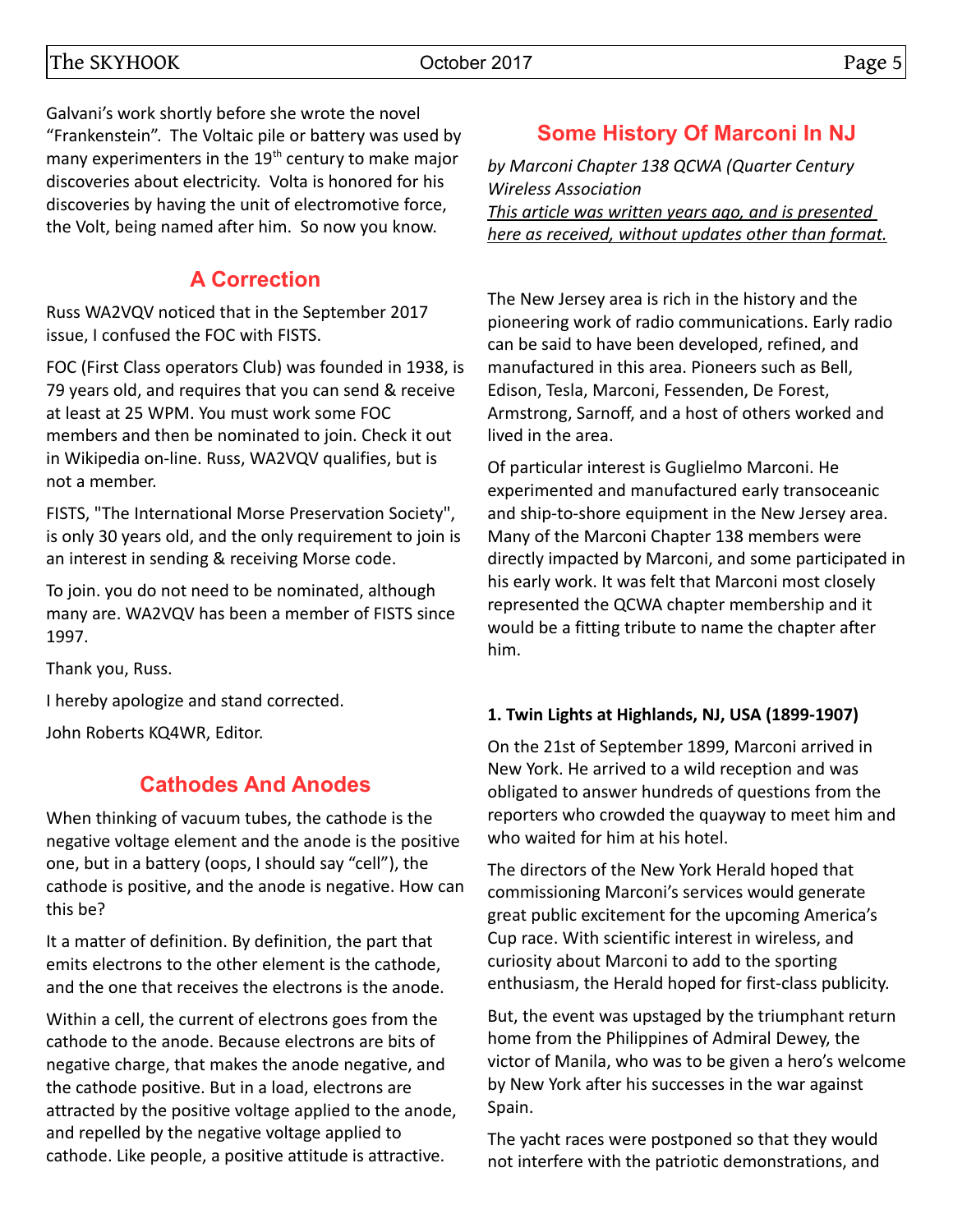the Herald made an attempt to get Marconi into the Dewey limelight.

Marconi hurriedly fitted his wireless to the flagship Olympia so that he could report the event. The Herald provided stations for Marconi's apparatus in the Navesink Highlands on the New Jersey coast overlooking the New York harbor; the top of a tall building on 34th Street, New York; and to the cable ship, Mackay Bennett, moored over the New York transatlantic cable which it picked up to provide immediate communications to London and Paris.

The Herald also chartered two other steamships to cover all the events with Marconi's system. Marconi was on board one of the steamers, the Ponce, along with other US Naval officials who acted as observers of wireless.

The 'experiments' were very successful. The Herald printed a most enthusiastic two column report to the world that Marconi had passed the stage of uncertainty, that wireless was adopted for use at sea, and that its value could not be too highly estimated.

At the Twin Lights site, Highlands, New Jersey, Marconi erected antenna towers to demonstrate the practicality of the transmission of information via "Hertzian" waves.

At the invitation of the editor of the New York Herald newspaper, the 25 year old Marconi set up a transmitter in a boat to follow the America's Cup race between the Shamrock of Sir Thomas Lipton and the Columbia II of JP Morgan outside of New York Harbor.

On September 30, 1899, and just prior to the race, Commodore Dewey's fleet was approaching New York Harbor, and the approach of the fleet and Dewey's victory in the Pacific in the Spanish-American war was relayed by radio from Marconi's boat to the Highlands station, and thence to New York and the newspapers.

The race was postponed and a naval review and parade was organized to welcome Dewey. Thus, this became the first reception in America of wireless messages.

By mid-October, the celebrations for Dewey were over, and on October 3 the races began. On October 16, the US yacht Columbia owned by J.P. Morgan gained the required 3 out of 5 decision over the yacht Shamrock owned by Sir Thomas Lipton. The five-hour races lasted for 13 days and were pursued to the end, with the Columbia winning, and all the progress and conclusion of the race reported by Marconi's station.

The results were immediately printed in the New York Herald and posted in storefront windows in New York City. Some 5000 words in all were transmitted.

The Twin Lights station became the first one in the nation capable of transmitting and receiving radio messages on a regular commercial basis and remained in use until 1907.

These practical demonstrations resulted in the recognition of the value of radio and 'Marconi's' were required on all commercial ships. This in turn accounted for the rescue of the 705 survivors of Titanic when it sank in the North Atlantic."

[Adapted from exhibit material at the Twin Lights museum]

#### **2. Shark River in Wall Township, NJ, USA (1914-1924)**

In 1914 Marconi established a branch of the Marconi Wireless Telegraph Company of America in Wall Township. The Wall Township site adjoins the Shark River, a tributary to the Atlantic ocean that is approximately 2 miles to the Jersey coast and 5 miles north of the Manasquan Inlet. On this site the Marconi company built a development laboratory, dormitories, two resident houses, and other facilities. These facilities are listed on the New Jersey Historic Register and some are still in use by the Army.

The Company served as a commercial radio station for transatlantic communications. Along the banks of the Shark River, Marconi erected a number of high towers, approximately 200 feet high, to "string up" a long bronze wire antenna about one mile long. This site was used for reception of the Morse code transatlantic signals. In 1906 Guglielmo Marconi used this station for the first to reliable transmission and reception of commercial transoceanic messages.

The Shark River site served as the receiving location and the transmitting studio, although the transmission power station and antenna were remotely located in the New Brunswick, NJ area. The top of one of his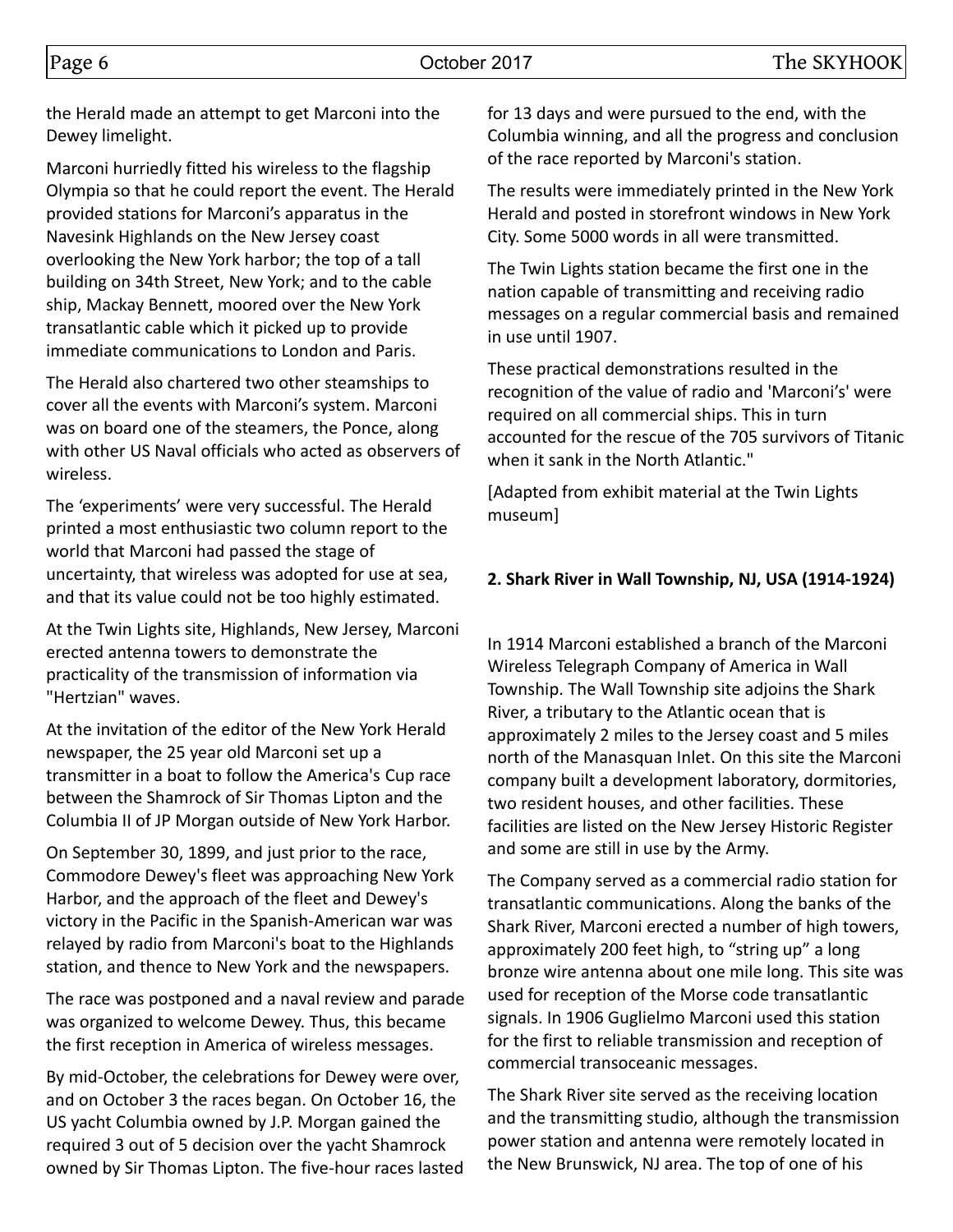towers stands near the Shark River as a memorial. On this site the memorial states:

"Marconi American Wireless Company, 1913-1924, W1GM, First Commercial Transatlantic Communications Installation".

#### **3. New Brunswick , NJ, USA ( -1919)**

Forty miles inland in Franklin Township, at what is now referred to as the New Brunswick Station, the transmitting station was built. Morse code telegraphy and control to the transmitting station was remoted from Shark River over telephone lines to the transmitter. Here, Marconi constructed a one mile long antenna made of bronze cable and suspended 400 feet above the ground on 13 towers along the Delaware and Raritan Canal.

This antenna was used with a 15 kilowatt high power spark transmitting station. President Woodrow Wilson's appeal for the overthrow or abdication of the Kaiser was relayed to Germany and the rest of the Europe from New Brunswick.

In 1919 the 'Radio Corporation of America (RCA)' was awarded the assets of the British-owned Marconi Company and in 1920 the New Brunswick station became one of RCA's principal transoceanic stations.

A Marconi memorial stands on the site of his former residence in the area. Two cottages remain standing which housed a team of Marconi's employees on Easton Avenue.

#### **4. Marconi Park Complex, Wall Township, NJ (1914 - 1997)**

In 1914, Marconi established a branch of the Marconi Wireless Telegraph Company of America in Wall Township, NJ, USA. The Wall Township site adjoins the Shark River and is approximately 2 miles for the Jersey coast.

On this site, the Marconi company built a development laboratory, dormitories and two resident houses. These facilities are listed on the New Jersey Historic Register and are still use by the Army.

The Company served as a commercial radio station for transatlantic communications. Along the banks of the Shark River, Marconi erected a number of high towers (200 to 400 feet high) to "string up" a long bronze wire antenna about one mile long. This site was used for reception of the Morse code transatlantic signals.

The top of one of his towers near the Shark River stand as a memorial. On this site the memorial states "Marconi American Wireless Company, 1913-1924, W1GM, First Commercial Transatlantic Communications Installation".

In 1941 the Marconi site was sold to the US Army Signal Corps at Fort Monmouth, NJ. The site was named after Colonel Paul Wesley Evans, Commander of the 101st Field Signal Battalion in W.W.I. Colonel Evans worked with Marconi on the development of radio transmitters and receivers. The Evans Area covers an area of 258 acres.

The Marconi buildings are being preserved, and plans call for a park with walking and nature trails, college campus, recreation areas and a museum. The first part of the complex will be turned over this summer with the remaining about one year later.